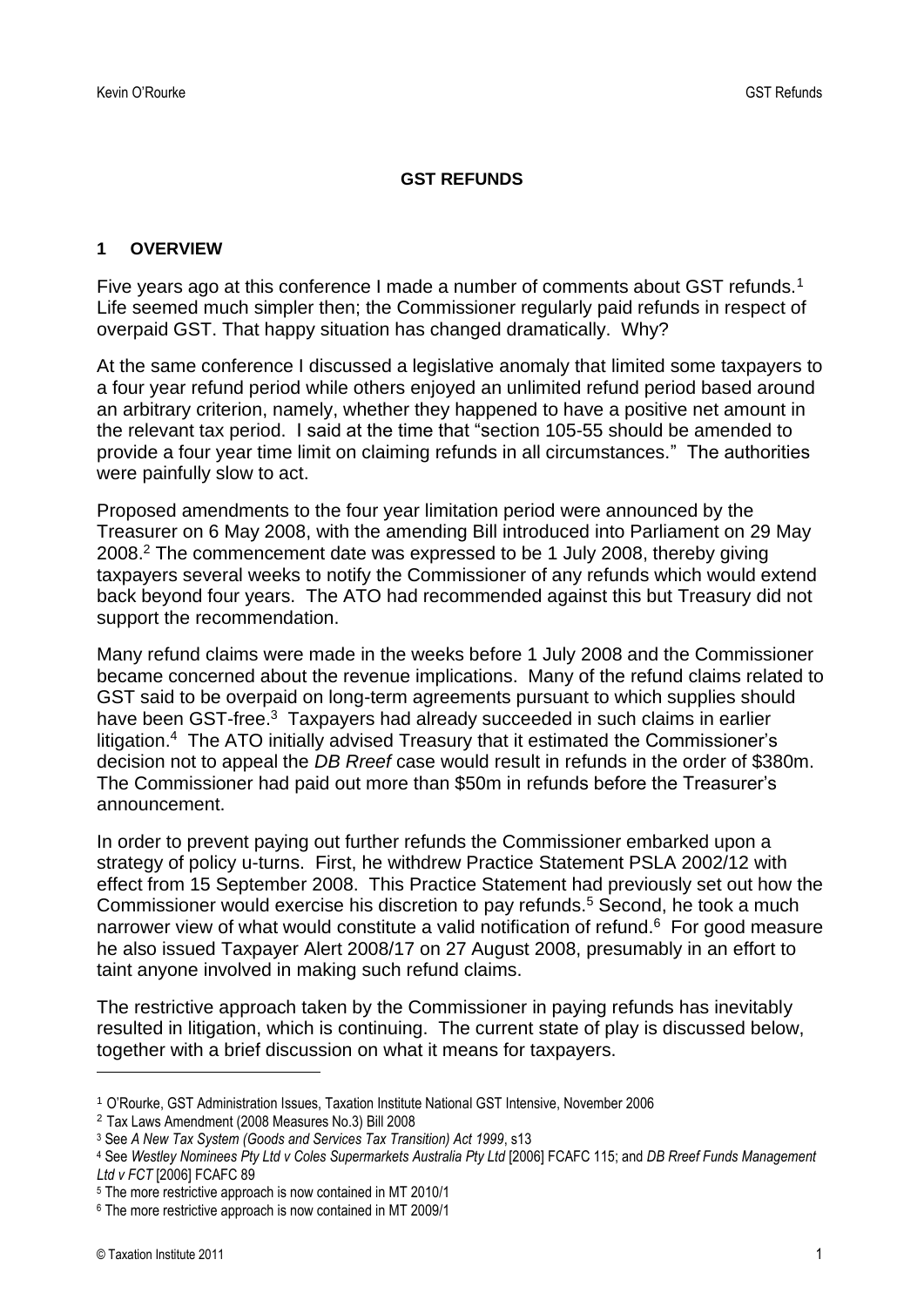### **2 LEGISLATIVE OVERVIEW**

#### **2.1 Statutory authority to refund**

Division 35 of the *A New Tax System (Goods and Services Tax) Act 1999* ("GST Act") is headed "Refunds" and "is about the Commissioner's obligation to pay to you your entitlements to input tax credits that remain after off-setting amounts of GST. The obligation to pay arises for any of your net amounts that are less than zero."7

If the net amount for a tax period is less than zero, the Commissioner must, on behalf of the Commonwealth, pay that amount to you. $8$  The entitlement to the refund arises when you give the Commissioner a GST return. 9

The current version of section 35-5 was substituted before the GST Act commenced operation.<sup>10</sup> The Explanatory Memorandum which accompanied the amending Act stated that the section "is being amended to subject the refund to the generic refund rules in s  $8$ AAZLF $(1)$  of the TAA 1953."<sup>11</sup>

Accordingly, the statutory authority to refund will be found in either section 35 of the GST Act or section 8AAZLF of the *Taxation Administration Act 1953* ("TAA").

### **2.2 Restrictions on claiming refunds**

Section 105-65 of Schedule 1 to the TAA, headed 'Restriction on GST refunds', applies to so much of any net amount or amount of indirect tax as you have overpaid in certain defined circumstances, or to so much of any net amount that is payable to you under section 35-5 of the GST Act as the Commissioner has not paid to you or applied under Division 3 of Part IIB of the TAA.<sup>12</sup>

If you overpaid an amount, or the amount was not refunded to you, because a supply was treated as a taxable supply to any extent, and the supply is not a taxable supply to that extent (for example, because it is GST-free), then the Commissioner need not give you the refund, or apply the amount under Division 3 or 3A of Part IIB, if the Commissioner is not satisfied that you have reimbursed a corresponding amount to the recipient of the supply, or if the recipient is registered or required to be registered.<sup>13</sup>

When section 105-65 is engaged, the Commissioner "need not" give you a refund. This has been interpreted as "need not, but may",<sup>14</sup> which is often referred to as the Commissioner's "residual discretion" to pay refunds.

<sup>7</sup> GST Act, s35-1

<sup>8</sup> GST Act, s35-5(1)

<sup>9</sup> GST Act, s35-10

<sup>10</sup> See Act 179 of 1999

<sup>11</sup> Explanatory Memorandum to Act 179 of 1999, paragraph 7.51

<sup>12</sup> *Taxation Administration Act 1953 (Cth)*, s105-65(2)(a)

<sup>13</sup> *Taxation Administration Act 1953* (Cth), s105-65(1)

<sup>14</sup> See MT 2010/1, paragraph 27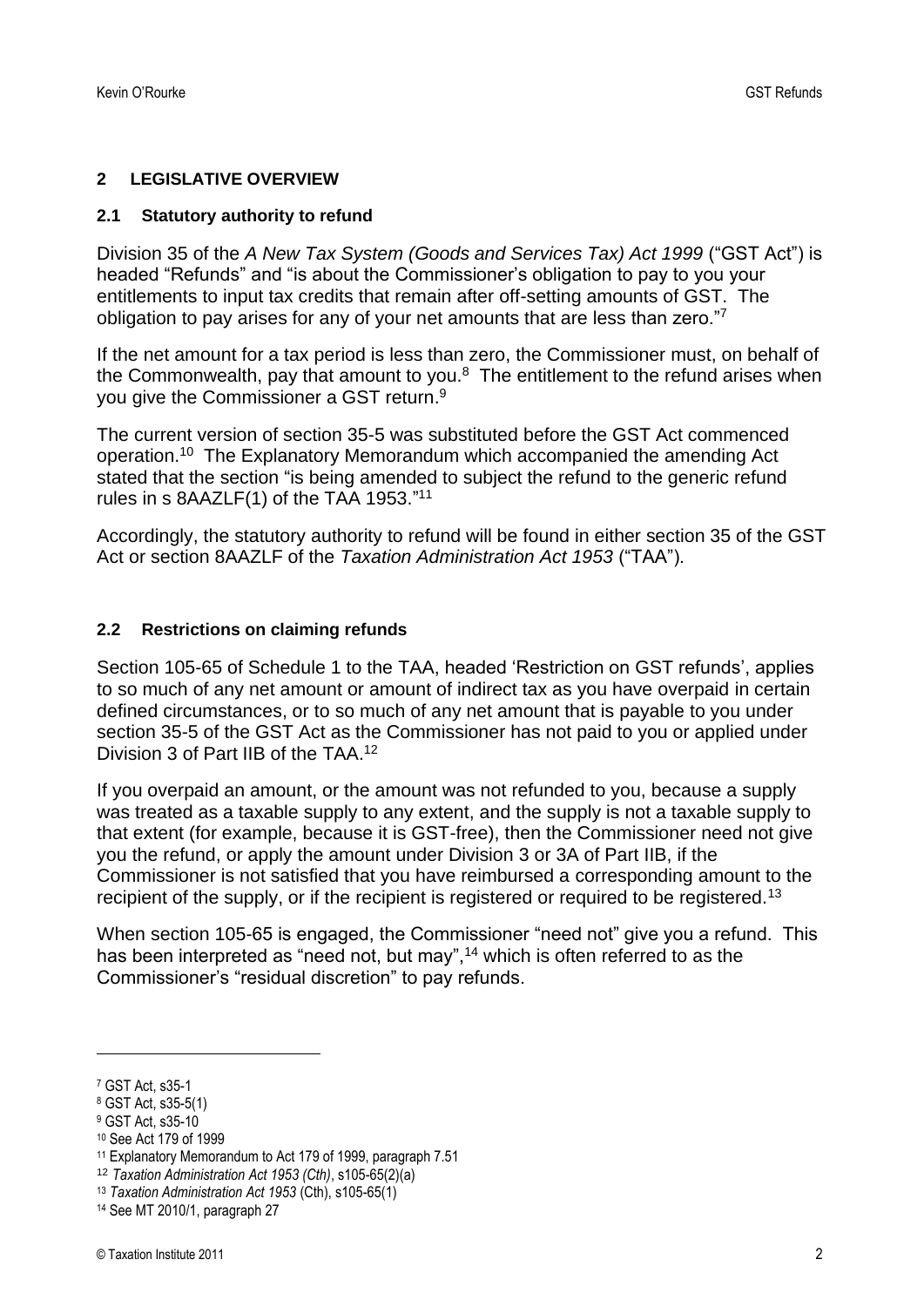### **2.3 Time limit on claiming refunds**

You are not entitled to a refund, other payment or credit in respect of a tax period unless you notify the Commissioner that you are entitled to the refund, other payment or credit within four years after the end of the tax period.<sup>15</sup>

Before 1 July 2008, section 105-55 imposed no time limit on the claiming of a refund if there was a positive net amount for the tax period in which the overpayment occurred. This was because section 105-55 required you to identify the particular tax period to which the refund under section 35-5 of the GST Act related. Section 35-5 in turn provided for a refund if 'the net amount for a tax period is less than zero'. Section 105- 55 had no application if there was a positive net amount for the tax period in which the overpayment occurred as there was neither a refund under section 35-5 of the GST Act nor any input tax credit foregone. An ATO Fact Sheet confirmed this.<sup>16</sup>

Similarly, if an input tax credit was mistakenly excluded from a GST return, the interaction of section 105-55 of the TAA and section 29-10 of the GST Act operated to defer the four year rule indefinitely. As above, section 105-55 of the TAA required you to identify the particular tax period to which the refund under section 35-5 of the GST Act related, and section 35-5 of the GST Act in turn provided for a refund if 'the net amount for a tax period is less than zero'. This would usually relate to a period in which an input tax credit was payable such that the four year rule commenced at the end of the period. However, section 29-10(3)(b) of the GST Act deferred attribution of an input tax credit if a tax invoice was not held at the time the GST return was lodged. The input tax credit was instead attributed to the first tax period for which you gave the Commissioner a GST return that took this into account.<sup>17</sup>

This was a lamentable position. There have always been sound public policy reasons for limitation periods which go to the finality of disputes or potential disputes, and to certainty of financial position. In the case of the Commonwealth, it is entirely reasonable that the books be ruled off after four years in the certain knowledge that no further refunds will be due. It was also inequitable that some taxpayers were limited to a four year refund period while others enjoyed an unlimited refund period based around an arbitrary criterion, namely, whether they happened to have a positive net amount in the relevant tax period.

The amendments to the four year limitation embodied in section 105-55 were announced by the Treasurer on 6 May 2008, with the amending Bill introduced into Parliament on 29 May 2008.<sup>18</sup> The commencement date was expressed to be 1 July 2008, thereby giving taxpayers several weeks to notify the Commissioner of any refunds which would extend back beyond four years.

In addition, Division 93 now provides an effective four year limitation on claims for previously unclaimed and unattributed input tax credits.

<sup>15</sup> *Taxation Administration Act 1953* (Cth), Schedule 1, s105-55(1)(a) <sup>16</sup> The ATO Fact Sheet has now been substantially rewritten; see

[www.ato.gov.au/businesses/content.asp?doc=/content/47026.htm](http://www.ato.gov.au/businesses/content.asp?doc=/content/47026.htm) <sup>17</sup> GST Act, s29-10(4)

<sup>18</sup> Tax Laws Amendment (2008 Measures No.3) Bill 2008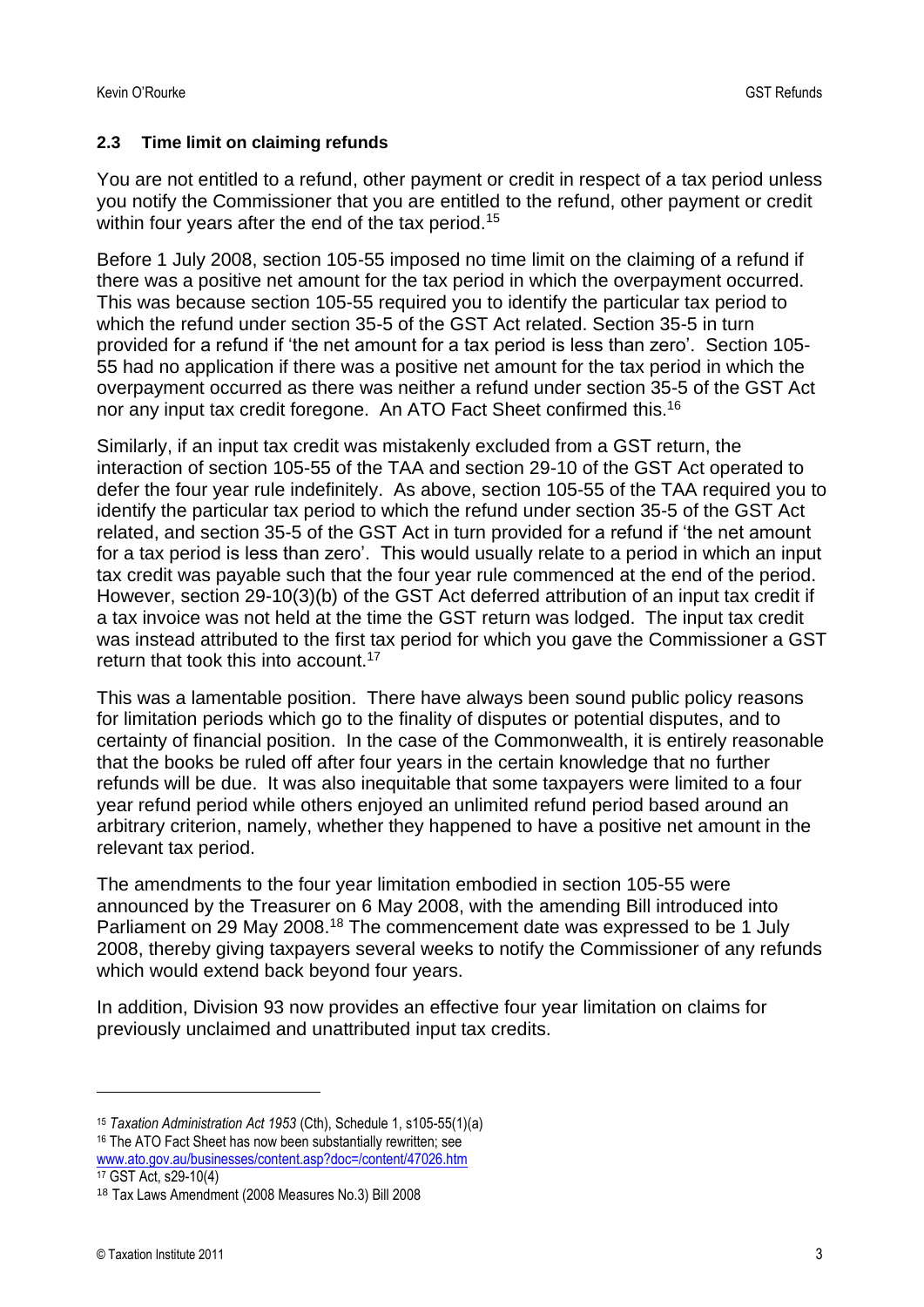### **2.4 Notification requirements**

As discussed above, you are not entitled to a refund, other payment or credit in respect of a tax period unless you notify the Commissioner that you are entitled to the refund, other payment or credit within four years after the end of the tax period. But what constitutes a valid notification?

Section 105-55 provides no specific form or requirements for notification of a refund. In an effort to prevent the payment of refunds following a significant number of claims in 2008, the Commissioner adopted a more restrictive approach to what constituted a valid notification. The recent decision in *Central Equity* has provided some clarity on this issue and will come as a welcome relief for taxpayers.<sup>19</sup>

Central Equity lodged a Notification of Entitlement to Refund covering the tax periods from 1 July 2000 to 31 May 2008. It described the circumstances of the refund as follows:

The entity noted above has mistakenly paid GST in error in relation to the supply of real property transactions where the contract was entered into prior to 1 July 2000, and has overpaid GST on supplies made where the GST was calculated under the margin scheme as the acquisition price was used rather than a 1 July 2000 valuation.

The entity is currently in the process of quantifying the amount by which it has overstated its net amount and will notify the ATO of the precise amount of the GST refund it will be seeking in due course.

The Commissioner attacked the validity of the notification based on a "lack of specificity" that was said to arise from five matters, each of which was rejected by the Court.

First, that the time period covered the entire span of the completed tax periods since the GST was introduced on 1 July 2000 through to 31 May 2008. Gordon J stated: "The fact that the claim spanned eight years does not detract from the fact that the time period was specified."<sup>20</sup>

Secondly, that the notice did not describe with any specificity the nature or number of contracts in question or the developments to which they related. Gordon J was of the view that the description set out above contained sufficient information and added: "The specificity sought by the respondent was unnecessary."<sup>21</sup>

Thirdly, that the notice did not specify that the entitlement arose from supplies having been made under those contracts before 1 July 2000, taking them outside the GST regime. Gordon J simply described this as "wrong", adding: "The Notification did specify that the entitlement arose from supplies having been made under real property contracts before 1 July 2000. If that assertion was correct, then it was at least arguable that it took them outside the GST regime."<sup>22</sup>

<sup>19</sup> *Central Equity Ltd v Commissioner of Taxation* [2011] FCA 908

<sup>20</sup> *Central Equity Ltd v Commissioner of Taxation* [2011] FCA 908 at [77] per Gordon J

<sup>21</sup> *Central Equity Ltd v Commissioner of Taxation* [2011] FCA 908 at [77] per Gordon J

<sup>22</sup> *Central Equity Ltd v Commissioner of Taxation* [2011] FCA 908 at [77] per Gordon J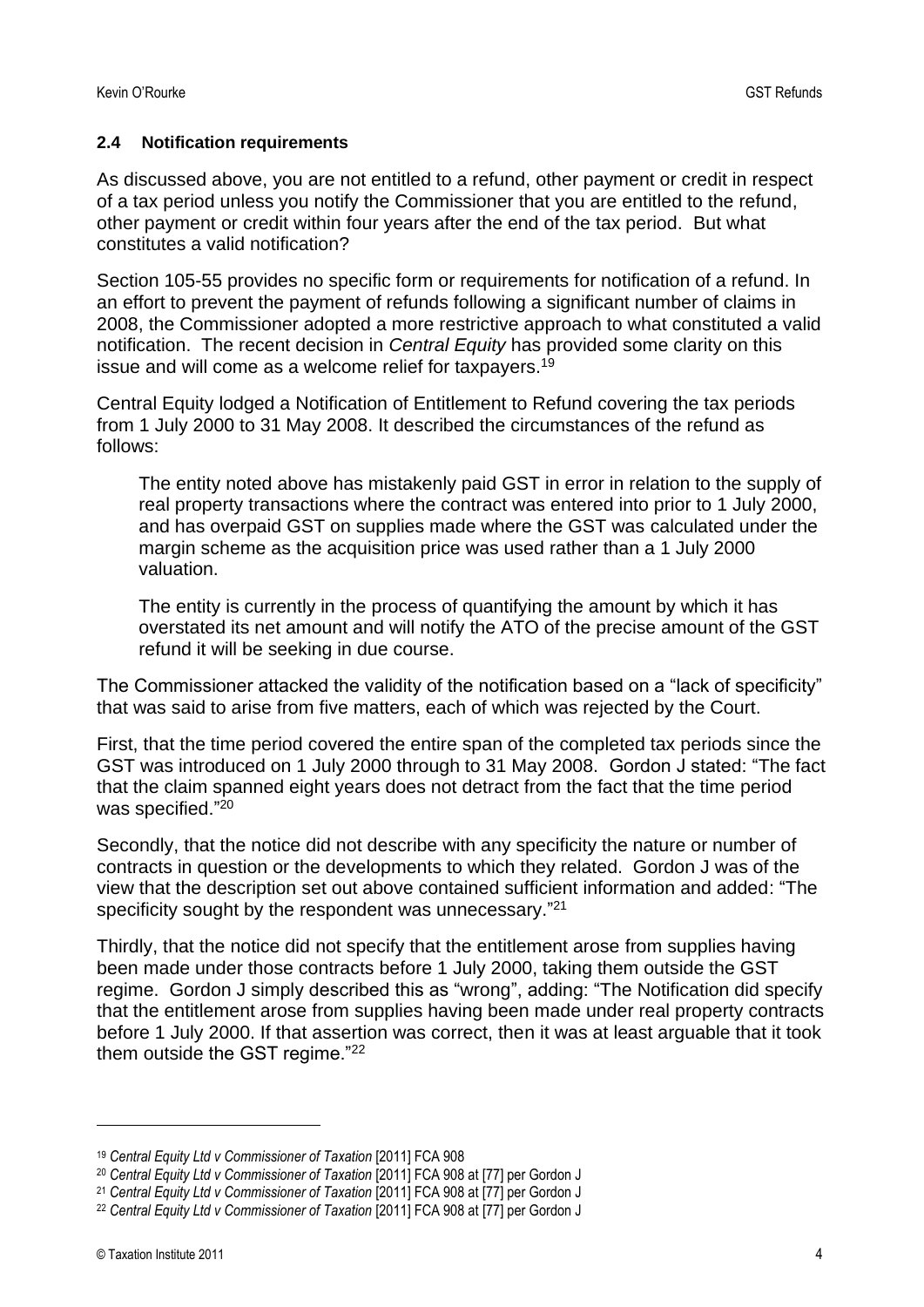Fourthly, that the notice was internally inconsistent because it suggested both that GST was mistakenly paid and that the margin scheme was misapplied. This suggested that the notice was a speculative or ambit claim on what could only have been alternate bases. Gordon J rejected this, stating: "The fact that [Central Equity] had alternate, albeit inconsistent, claims was the fact. That both were made does not detract from the fact that the Notification identified both claims."<sup>23</sup>

Fifthly, that by referring simply to "real property transactions", the notice was unclear as that expression could refer to sales of land, leases or any number of other transactions related to land. This proposition was likewise rejected.

While the comments of Gordon J are strictly obiter dicta, they are considered comments after full argument. The comments do not sit easily with the Commissioner's restrictive approach outlined in Miscellaneous Tax Ruling MT 2009/1. That ruling should now be amended.

## **3 IMPORTANT CONCEPTS AND ISSUES**

#### **3.1 Windfall gain**

The underlying premise of the various positions taken by the Commissioner on section 105-65 is that the provision is there to prevent windfall gains to suppliers.

The former sales tax law, which preceded the GST, operated on the basis that the Commissioner would refund overpaid sales tax to a supplier provided the supplier passed on the refund to the recipient. There was no separate enquiry into whether a recipient would receive a windfall gain as a result of the passing on.

The Explanatory Memorandum which accompanied the Bill for the *A New Tax System (Goods and Services Tax Administration) Act 1999*, which included section 39(3), the predecessor of section 105-65, stated, at paragraph 3.41:

Because GST is payable by suppliers but is ultimately borne by the consumers of goods and services, a refund of overpaid GST would ordinarily result in a windfall gain to the supplier. A supplier will need to satisfy the Commissioner that an amount corresponding to the refund will be passed on to the persons who ultimately bore the cost of the overpaid GST.

The first thing to note about this paragraph is that it is talking about a windfall gain to the supplier at the expense of the consumer. It is not really talking about a windfall gain to the supplier at the expense of anybody else. That distinction is important because the legislation itself can create a windfall gain to a supplier without any loss to a consumer. For example, a supplier may receive a windfall gain in circumstances where a recipient is protected through reliance on a public ruling. It cannot be said that the windfall gain is at the expense of the consumer.

The Explanatory Memorandum that accompanied the *Tax Laws Amendment (2008 Measures No.3) Bill 2008*, identifies the target of section 105-65 more generally as a

<sup>23</sup> *Central Equity Ltd v Commissioner of Taxation* [2011] FCA 908 at [77] per Gordon J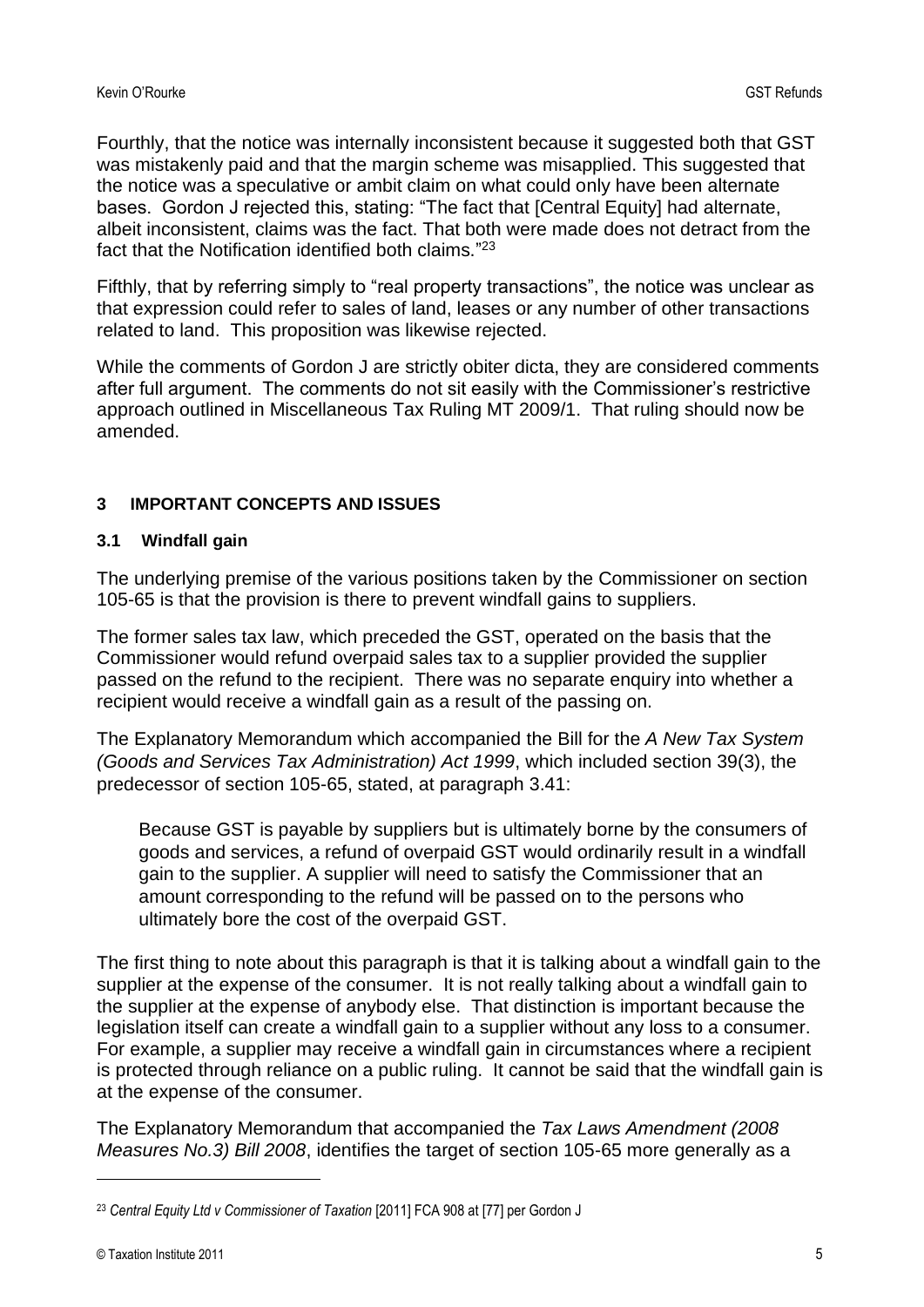"windfall gain to arise to businesses that receive the refund of GST but have not borne the incidence of the tax". That statement might be seen as a little self-serving, having been drafted with a particular outcome in mind, but is not inconsistent with the prevention of windfall gains only at the expense of the consumer.

An application of the principle that section 105-65 is about preventing a windfall gain to the supplier at the expense of the consumer can be found in the decision of the Administrative Appeals Tribunal ("AAT") in *Luxottica*. 24 In that case, the residual discretion to pay a refund was exercised in favour of the taxpayer having regard to the following factors: the customer would otherwise walk away from the transaction having paid, in net terms, less than he or she contracted with the applicant to pay (such that a windfall would flow to the "undeserving customer"); the amount reimbursed would need to be allocated to the separate components of the supply, causing an adjustment to price, and hence a consequential adjustment on an iterative basis; and the section should not be given an expansive construction.<sup>25</sup>

The second thing to note about the extract from the Explanatory Memorandum is that it doesn't shed much light on the identification of the consumer. Is it the immediate consumer in the transaction (that is, the recipient), or is it some distant consumer in a long supply chain? The Commissioner would prefer the latter. But there is an obvious difficulty if a supplier is expected to look through an entire supply chain beyond the recipient of the supply. It remains an open question.

There is support for the view that a taxpayer who makes input taxed supplies is in effect the consumer. Perram J has commented that: "The practical effect of [input taxation] is to cast the ultimate economic burden of the tax not on the end user but on the immediately preceding supplier."<sup>26</sup>

The boundaries of section 105-65 were judicially tested for the first time in *KAP*  Motors.<sup>27</sup> It was a matter conducted on the basis of agreed facts which included that the taxpayer had overpaid GST under the mistaken belief that it had made taxable supplies. KAP Motors neither agreed nor undertook to reimburse its customers.

The Commissioner contended that section 105-65(1) should be construed as though the word "supply" included a purported or putative supply, such that it referred to any transaction that was incorrectly treated as a taxable supply. He attached significance to the proposition that a refund of overpaid GST would ordinarily result in a windfall gain to the supplier. In response to that proposition, Emmett J stated:

Section 105-65 should not be given an expansive construction. While its object may be commendable, in seeking to avoid windfall gains for taxpayers, it is, in a sense, a paternalistic interference with the rights of taxpayers. It proceeds on the basis

<sup>24</sup> *Luxottica Retail Australia Pty Ltd v Commissioner of Taxation* [2010] AATA 22

<sup>25</sup> *Luxottica Retail Australia Pty Ltd v Commissioner of Taxation* [2010] AATA 22 at [58]-[60] per Block, Deputy President, and Frost, Senior Member

<sup>26</sup> *Sunchen Pty Ltd v Commissioner of Taxation* [2010] FCA 21 at [8] per Perram J

<sup>27</sup> *KAP Motors Pty Ltd v Commissioner of Taxation* [2008] FCA 159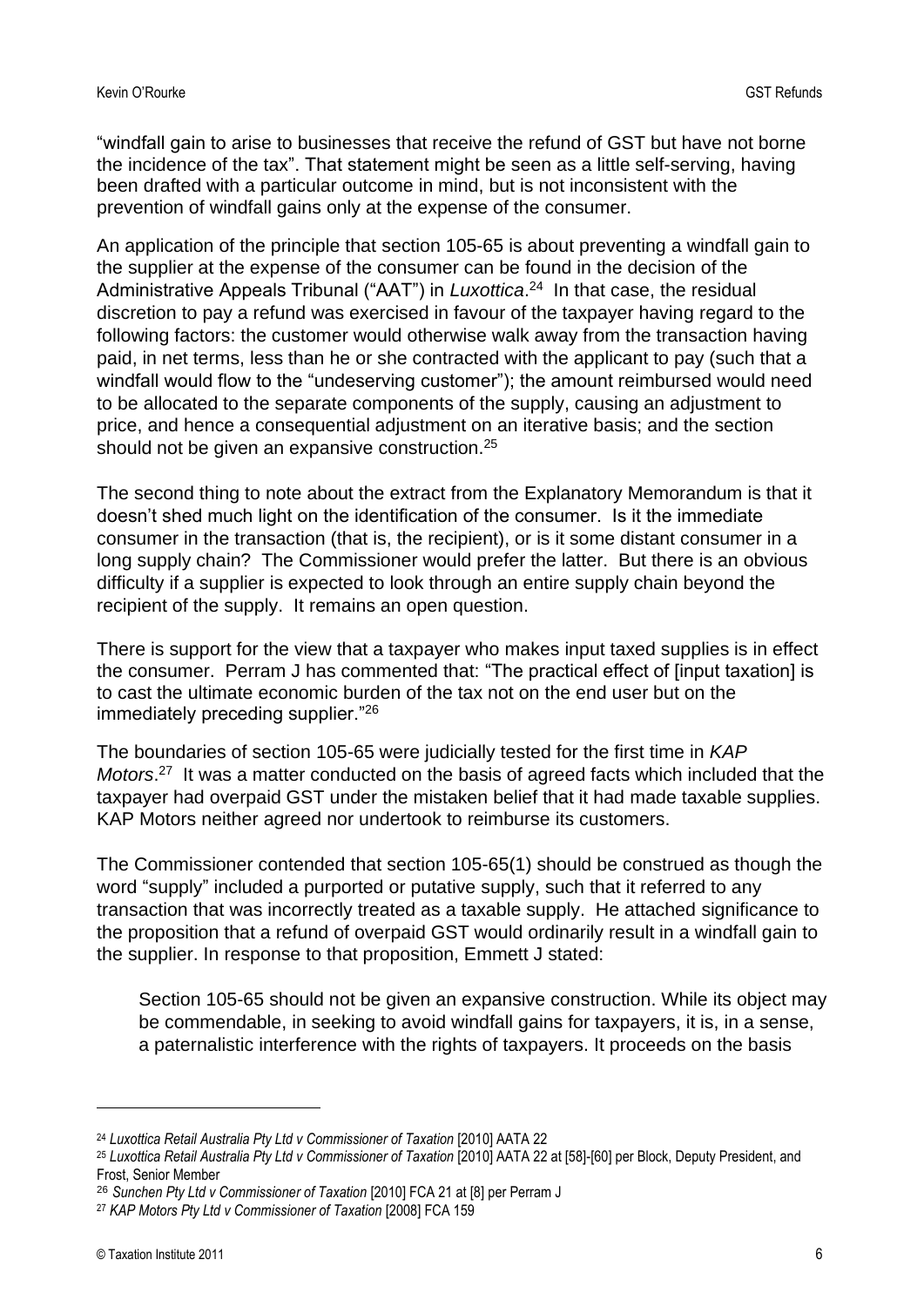that GST that should not have been paid has been paid by a taxpayer. Its operation is to ensure that the Commissioner receives a windfall rather than a taxpayer.<sup>28</sup>

His Honour continued:

There may be circumstances in which a taxpayer who obtains a refund from the Commissioner will derive a windfall gain, if the provision is construed literally. However, that is not a reason for construing the words of the provision as meaning something that they do not say because the explanatory memorandum says that the purpose of the provision is to preclude a windfall in connection with a supply.<sup>29</sup>

His Honour held that section 105-65 had no application in circumstances where there was no supply.<sup>30</sup>

Following that decision, the law was amended to extend the restriction on refunds to 'no supply' situations<sup>31</sup>, that is, to situations in which tax was overpaid where there was no underlying supply.<sup>32</sup>

## **3.2 Reimbursement**

Section 105-65 refers to you having 'reimbursed a corresponding amount to the recipient of the supply' (or putative supply). That is, where the burden of the tax has been passed on to a recipient who is neither registered nor required to be registered, reimbursement of the recipient is generally required before a refund will be made. The decision of the High Court in *Avon Products<sup>33</sup>* on the meaning of 'passing on' under the sales tax law has direct relevance to the meaning of 'reimbursement' under the GST law.

The High Court noted that a 'central feature' of sales tax was that 'the economic burden of the impost is generally not intended to be borne by the person liable to remit it; it is to be passed on.<sup>'34</sup> This statement is true for indirect taxes generally and is what distinguishes them from direct taxes, such as income tax.

The High Court noted that 'there is nothing extraordinary in the proposition that in the usual course of things sales tax will be passed on.'<sup>35</sup> The Court stated that, 'leaving aside rare cases where sales tax is separately identified and superadded to the invoice price after sale, sales tax can only be passed on indirectly through the price mechanism.' That is of course quite different from GST which is often separately

<sup>28</sup> *KAP Motors Pty Ltd v Commissioner of Taxation* [2008] FCA 159 at [33] per Emmett J

<sup>29</sup> *KAP Motors Pty Ltd v Commissioner of Taxation* [2008] FCA 159 at [37] per Emmett J

<sup>30</sup> The Commissioner also contended that the refund claim by KAP Motors could be resisted because any such refund would be subject to a constructive trust in favour of its customer. That contention was rightly rejected on the basis that an action for money had and received is not defeated simply because the claimant has recouped the outgoing from others: *KAP Motors Pty Ltd v Commissioner of Taxation* [2008] FCA 159 at [44] per Emmett J

<sup>31</sup> *Taxation Administration Act 1953* (Cth), s105-65(2)(b)

<sup>32</sup> An earlier example of a 'no supply' case arose in *TAB Ltd v Commissioner of Taxation* [2005] NSWSC 552, in which Gzell J held that dividends and refunds unclaimed for 12 months constituted a windfall gain without GST consequence

<sup>33</sup> *Avon Products Pty Limited v Commissioner of Taxation* [2006] HCA 29

<sup>34</sup> [2006] HCA 29 at [7]

<sup>35</sup> [2006] HCA 29 at [9]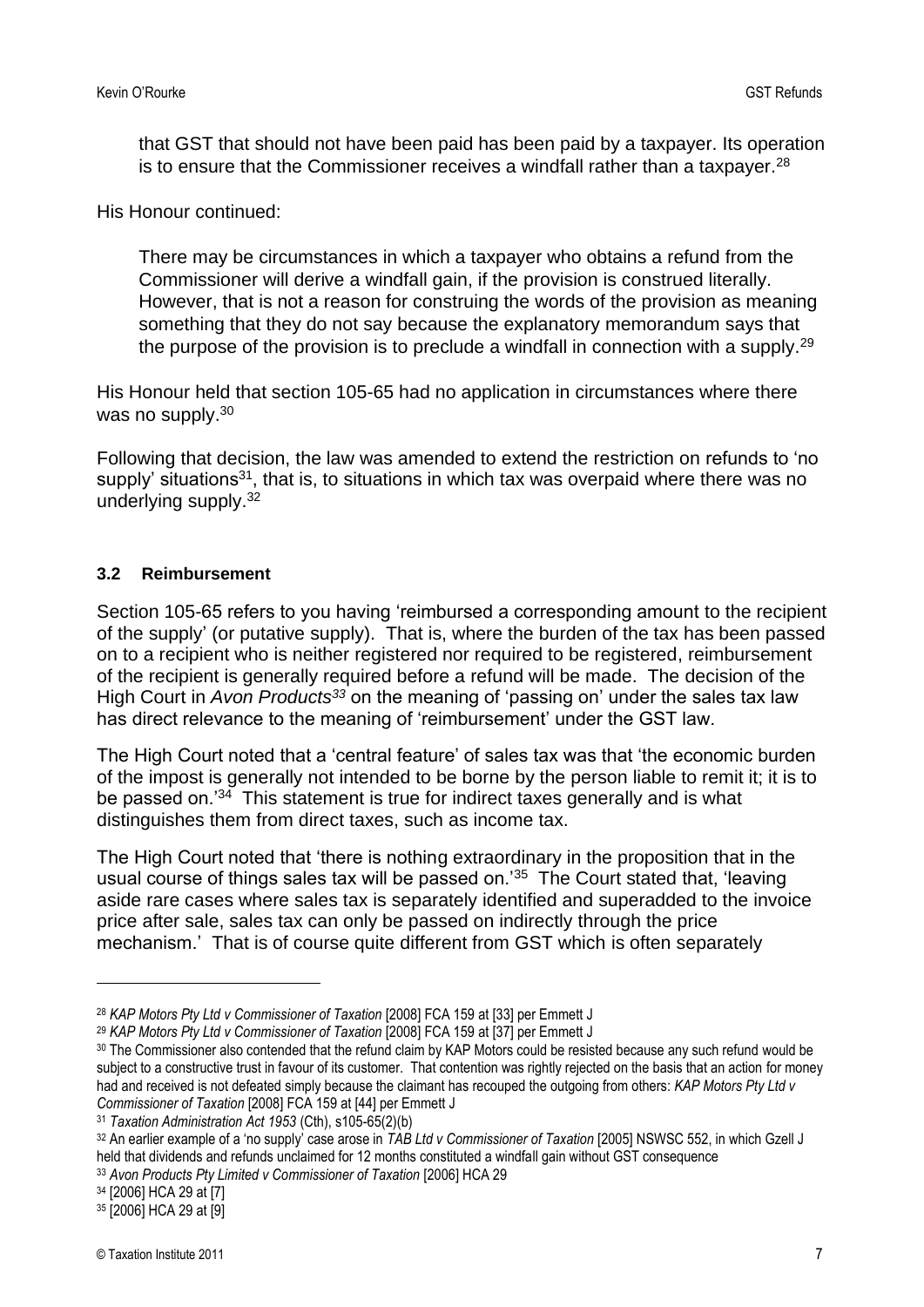identified and 'superadded' to the price after sale and therefore most clearly passed on to a recipient.

The relevant statutory provision in Avon applied in cases of 'Tax Overpaid', where the 'claimant has paid an amount as tax that was not legally payable.' The amount of the credit was 'the amount overpaid, to the extent that the claimant has not passed it on.' $36$ The legislation did not provide a comprehensive definition of 'passed on', which therefore had to be determined according to its ordinary meaning.<sup>37</sup>

A number of propositions emerge from the decision of the Court:

1. The onus of proving that the taxpayer has not passed on the overpayment lies upon the taxpayer.<sup>38</sup> This will occur comparatively seldom.<sup>39</sup>

2. The question whether sales tax has been passed on is a question of fact.  $40$ 

3. Where the facts disclose that the taxpayer has set prices at a level to ensure that they exceed cost (including tax), it will be difficult for the taxpayer to satisfy its onus of proof that it has borne the tax burden itself.<sup>41</sup>

4. The contention that a tax is only passed on if the price at which the goods are sold is increased by the amount of the tax is flawed.<sup>42</sup>

In my opinion, these propositions are equally applicable to reimbursement under GST.

## **3.3 'Wash' transactions**

A GST 'wash' transaction is an expression used to describe the situation where a GSTregistered supplier wrongly treats a taxable GST supply as non-taxable, hence underpaying its GST. However, the supply in question is made to a recipient who is registered for GST and would have been entitled to claim back from the ATO a full input tax credit if the transaction had been correctly treated as taxable by the supplier. The term 'wash' refers to the fact that the effect on primary GST revenue is neutral.<sup>43</sup>

The GST is designed to have a self-policing element and an audit trail. It should be understood that this was a deliberate policy choice. This is why the ATO does not take kindly to arguments that, in business to business transactions, it is a 'wash' for GST with a liability and an offsetting credit. If business to business transactions were meant to be ignored, we could have had a retail sales tax or an 'additive' GST. But we do not, so business to business transactions matter.

However, the ATO has long recognised that reversing transactions and revising every activity statement to correct errors between registered entities amounts to a paper

<sup>36</sup> *Sales Tax Assessment Act 1992* (Cth), s51(1), Schedule 1, Table 3, Credit Ground CR1

<sup>37</sup> [2006] HCA 29 at [6]

<sup>38</sup> [2006] HCA 29 at [5]; see also *Taxation Administration Act 1953* (Cth), s14ZZO(b)

<sup>39</sup> [2006] HCA 29 at [12]

<sup>40</sup> [2006] HCA 29 at [20]

<sup>41</sup> [2006] HCA 29 at [21]

<sup>42</sup> [2006] HCA 29 at [23]

<sup>43</sup> See generally PS LA 2008/9, dealing with GST 'revenue neutral' corrections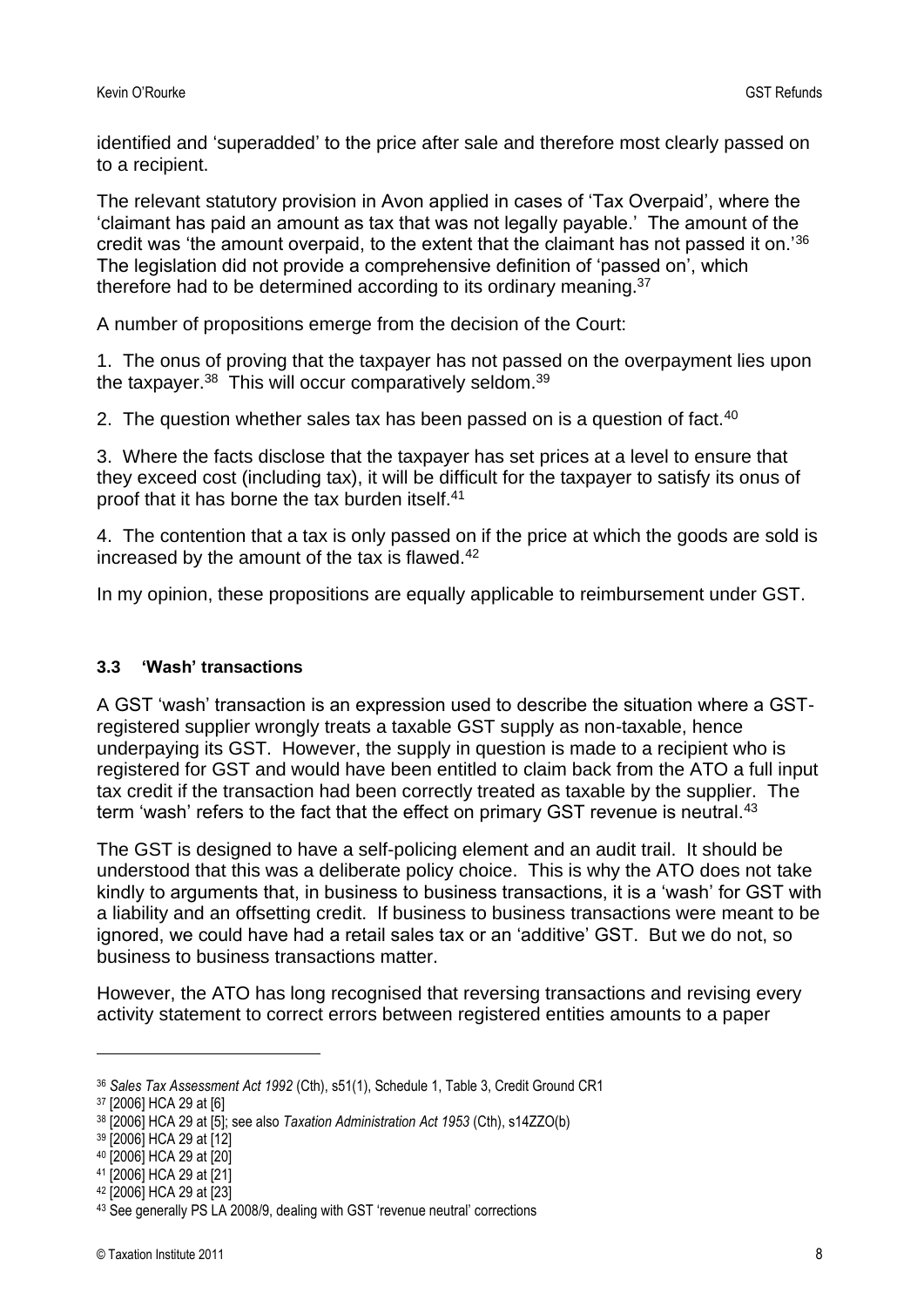'round robin' among the registered recipient, the supplier, and the ATO. Significant compliance costs are incurred with no change to the financial result. Accordingly, the ATO has accepted an alternative solution that results in no detriment to GST revenue.<sup>44</sup>

When input tax credits are claimed in good faith before it is discovered that non-taxable supplies were treated as taxable, the ATO will adopt the alternative solution, but only where both the supplier and the recipient meet specified conditions.<sup>45</sup> Further, neither party is obliged to adopt the solution, even if they both meet the criteria.

The General Interest Charge (GIC) that would otherwise be payable by the recipient is effectively waived under this solution.<sup>46</sup>

The alternative solution cannot be extended to any circumstances outside of those covered by section 105-65 of the *Taxation Administration Act 1953* (Cth). For example, the solution cannot be applied to the reverse scenario of the incorrect treatment of a taxable supply as non-taxable. Such errors must be corrected.<sup>47</sup>

### **3.4 Application to margin scheme and gambling**

In broad terms, section 105-65 only applies if a supply was treated as a taxable supply "to any extent" and the supply is not a taxable supply "to that extent". This raises an issue about the application of the section to supplies made using the margin scheme, <sup>48</sup> and to gambling supplies.<sup>49</sup>

The issue is relatively straightforward, though the answer may not be. Suppose a taxpayer has used the margin scheme for the supply or real property but has paid too much GST by using a larger margin than is necessary. Paraphrasing section 105-65, the taxpayer might say that the supply was always treated as a taxable supply to the extent of 100% and the fact that an incorrect margin was used does not alter that fact. The Commissioner on the other hand might say that the supply was treated as a taxable supply to the extent of the amount paid and that the supply was not a taxable supply to the extent of any overpayment.<sup>50</sup> Both views have merit and it remains an open question.

The same issue arises for gambling supplies where a margin approach to calculation is also used. The application of section 105-65 to certain gambling supplies has arisen for judicial consideration recently, albeit in a slightly different context. In *International All* 

<sup>44</sup> PS 2002/12, para 17. This Practice Statement was withdrawn with effect from 15 September 2008 but continues to have continuing relevance to 'wash' transactions. A note to the withdrawn document states that '. . . the Commissioner will continue to abide by the approach described in PS LA 2002/12, that is not to require reversal of transactions where a supply or arrangement that occurs solely between registered entities has been incorrectly treated as a taxable supply, provided certain conditions are met.' A draft Practice Statement replacing PS LA 2002/12 is expected to issue shortly

<sup>45</sup> PS 2002/12, paras 22-23

<sup>46</sup> PS 2002/12, para 20

<sup>47</sup> See generally PS LA 2008/9, dealing with GST 'revenue neutral' corrections

<sup>48</sup> *A New Tax System (Goods and Services Tax) Act 1999*, Division 75

<sup>49</sup> *A New Tax System (Goods and Services Tax) Act 1999*, Division 126

<sup>50</sup> See MT 2010, paragraph 71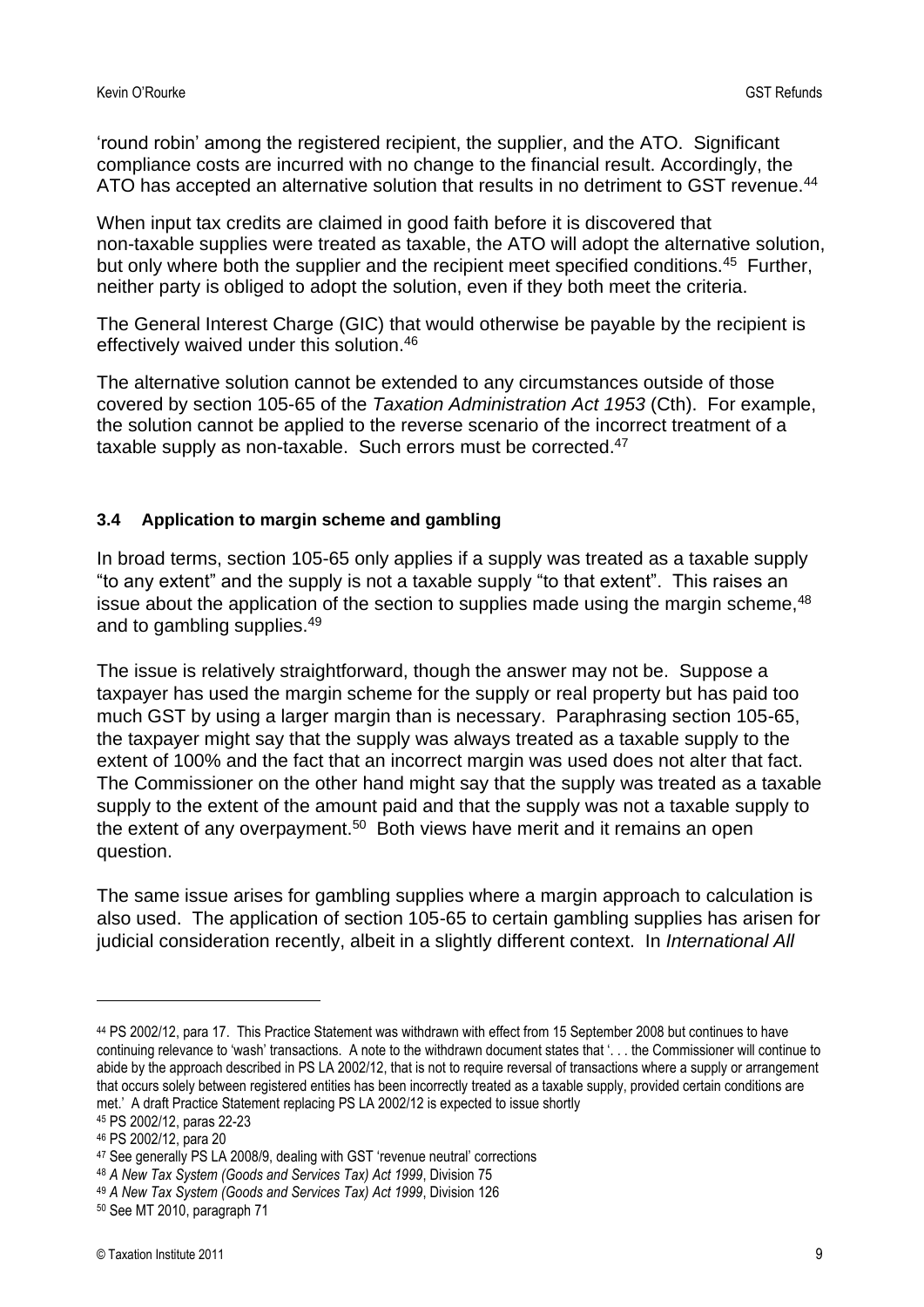Sports,<sup>51</sup> GST was overpaid because the taxpayer took the view that it was only prizes paid to gamblers whose wagers had been by way of gambling supplies that were to be subtracted as "total monetary prizes" in the formula set out in section 126-10(1). It was common ground that those supplies were neither taxable nor ever treated as taxable (being supplied to non-residents and treated as GST-free).<sup>52</sup> Jessup J stated: "Despite the persistent endeavours of counsel for the Commissioner, I confess to a complete inability to appreciate how it might be said, on the assumed facts of the present case, that the overpayments made by the applicants arose because supplies were treated as taxable supplies, or arrangements were treated as giving rise to taxable supplies, to any extent. . . . In my view . . . s 105-65(1)(a) is quite irrelevant to the circumstances of the present case.<sup>53</sup>

Jessup J continued: "Counsel for the Commissioner sought to extract themselves from the reality of what s 105-65(1)(a) actually says by relying upon the concluding words of the paragraph – "to any extent".<sup>54</sup> His Honour then made four observations: "First, the reading of s 105-65(1)(a) which I prefer is not "too literal a reading" – it is the only reading which the words of the paragraph sensibly convey. Secondly, the subsection is not "concerned simply with an overpayment", but with an overpayment of a particular kind, made in the circumstances referred to. Thirdly, the words "to any extent" at the end of the paragraph, and the corresponding words "to that extent" in para (b), address the situation in which a particular supply might have been treated as a taxable one to some extent only. It is not concerned to expand beyond its sensible meaning the wording of the main operative part of the paragraph. And fourthly, the "evident purpose of the section", in my view, is to deal with the situation in which the recipient of a particular supply has been charged an amount from which one eleventh was included in the calculation of the supplying entity's "net amount", but has not been reimbursed a corresponding sum in anticipation of a refund being received from the Commissioner. That purpose, and the circumstances which are before the court in the present case, pass each other like ships in the night.<sup>55</sup>

It should be remembered that it was common ground between the parties that the gambling supplies in issue were neither taxable nor ever treated as taxable. The decision does not therefore deal with supplies that were treated as taxable but too much GST was paid by using a larger margin than necessary. Nevertheless, the comments of Jessup J, and particularly those relating to the "evident purpose of the section" are likely to return in future litigation.

## **3.5 GST Transition Act**

In a matter currently before the AAT, the applicant is submitting that section 105-65 can have no application where transitional relief is available under section 13 of the *A New* 

<sup>51</sup> *International All Sports v Commissioner of Taxation* [2011] FCA 824

<sup>52</sup> *International All Sports v Commissioner of Taxation* [2011] FCA 824 per Jessup J at [55]

<sup>53</sup> *International All Sports v Commissioner of Taxation* [2011] FCA 824 per Jessup J at [55]

<sup>54</sup> *International All Sports v Commissioner of Taxation* [2011] FCA 824 per Jessup J at [56]

<sup>55</sup> *International All Sports v Commissioner of Taxation* [2011] FCA 824 per Jessup J at [56]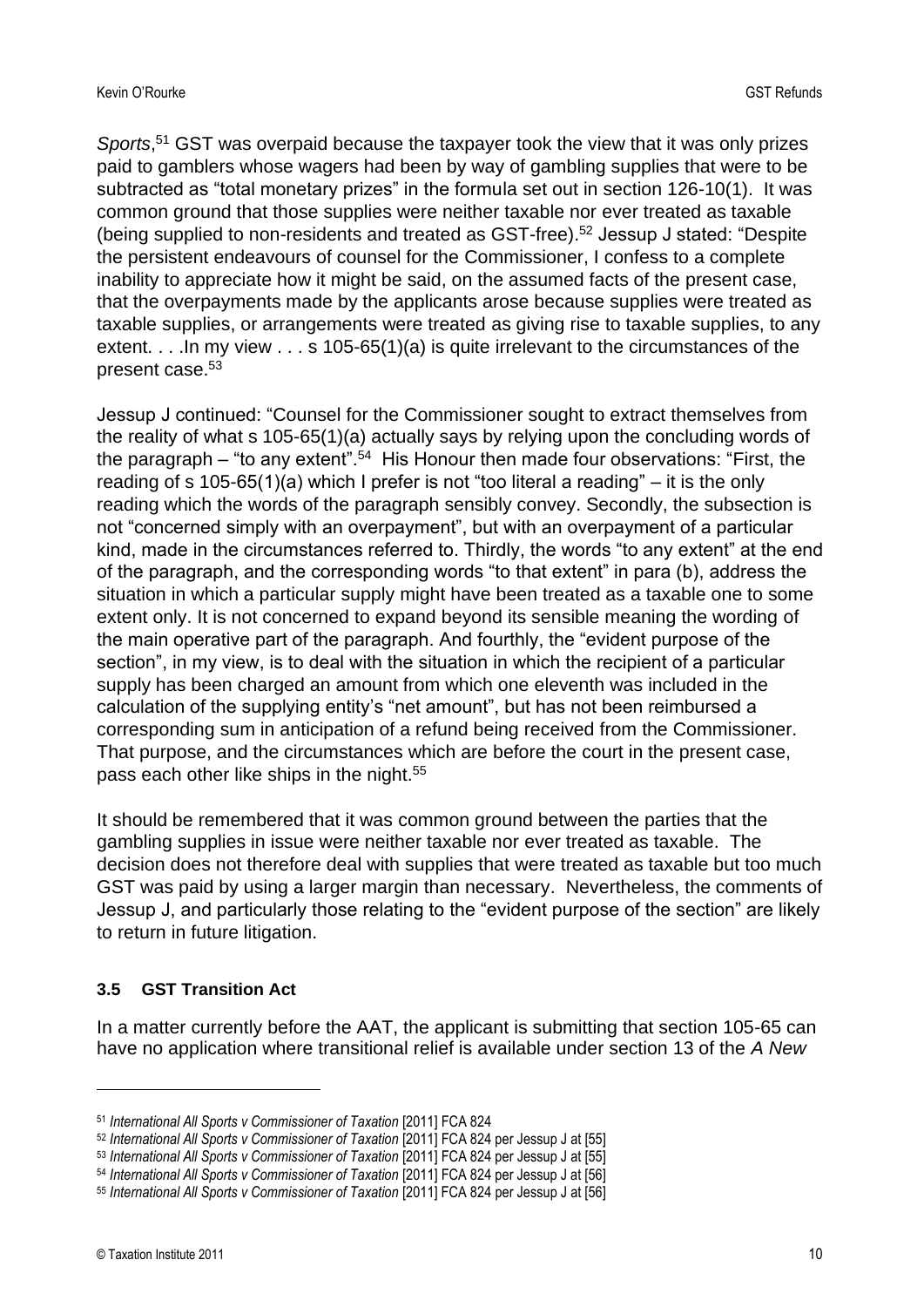*Tax System (Goods and Services Tax Transition) Act 1999* (which rendered GST-free certain supplies made under contracts which spanned 1 July 2000). The basis of the submission is that the intended purpose of the transitional relief, namely, to grant relief to a supplier who cannot pass on GST under the contract, would be frustrated.

## **3.6 Jurisdictional issue**

An issue has arisen about whether the AAT has jurisdiction to exercise the residual discretion in section 105-65.

A recent decision of a Full Court of the Federal Court is of some significance. In McMennamin's case,<sup>56</sup> the taxpayers were each assessed to excess contributions tax in respect of superannuation contributions. Each then applied to the Commissioner for a determination for him to disregard the excess. The Commissioner refused to make the determinations sought. The central issue in the appeal was whether the AAT had jurisdiction to review the Commissioner's decision not to make a determination. The Full Court (in a split decision) found that it did not. At first glance, the decision tends to support the view that the exercise of the residual discretion would not form part of the assessment and hence would only be reviewable under, say, the *Administrative Decisions (Judicial Review) Act 1977* or section 39B of the *Judiciary Act 1903*, rather than in proceedings under Part IVC of the TAA. The dissenting judge was Downes J, who as a Presidential member in the AAT has heard both *Luxottica* and *Qantas*, in which section 105-65 was in issue.

To date both the Commissioner and taxpayers alike have submitted that the AAT has jurisdiction. However, agreement by the parties cannot ultimately govern the issue. The basis of the submissions is that sections 105-55 and 105-65 are not merely procedural, but are a necessary step in establishing a taxpayer's substantive liability.

The jurisdictional issue remains unresolved. While section 105-65 was considered by the Federal Court in *International All Sports<sup>57</sup>* and by the Tribunal in *Luxottica*, <sup>58</sup> there remains no decision on the jurisdictional point.

## **3.7 Proposed self-assessment regime**

The Government has proposed a self-assessment regime for GST to implement recommendations 19, 21 and 42 of the Board of Taxation's Review of the Legal Framework for the Administration of the Goods and Services Tax. A revised Exposure Draft of the proposed legislation was released for comment on 22 August 2011, with a likely start date of 1 July 2012. The question of how section 105-65 might operate within the proposed self-assessment regime has been raised during the Treasury consultation process though the revised draft legislation does not deal with the point.

The issue is of no small significance given the Commissioner's current position under the existing 'self-actuating' regime. According to the Commissioner: "Taxpayers cannot

<sup>56</sup> *Commissioner of Taxation v Administrative Appeals Tribunal* (McMennamin's case) [2011] FCAFC 37

<sup>57</sup> *International All Sports v FCT* [2011] FCA 824

<sup>58</sup> *Luxottica Retail Australia Pty Ltd v FCT* [2010] AATA 22